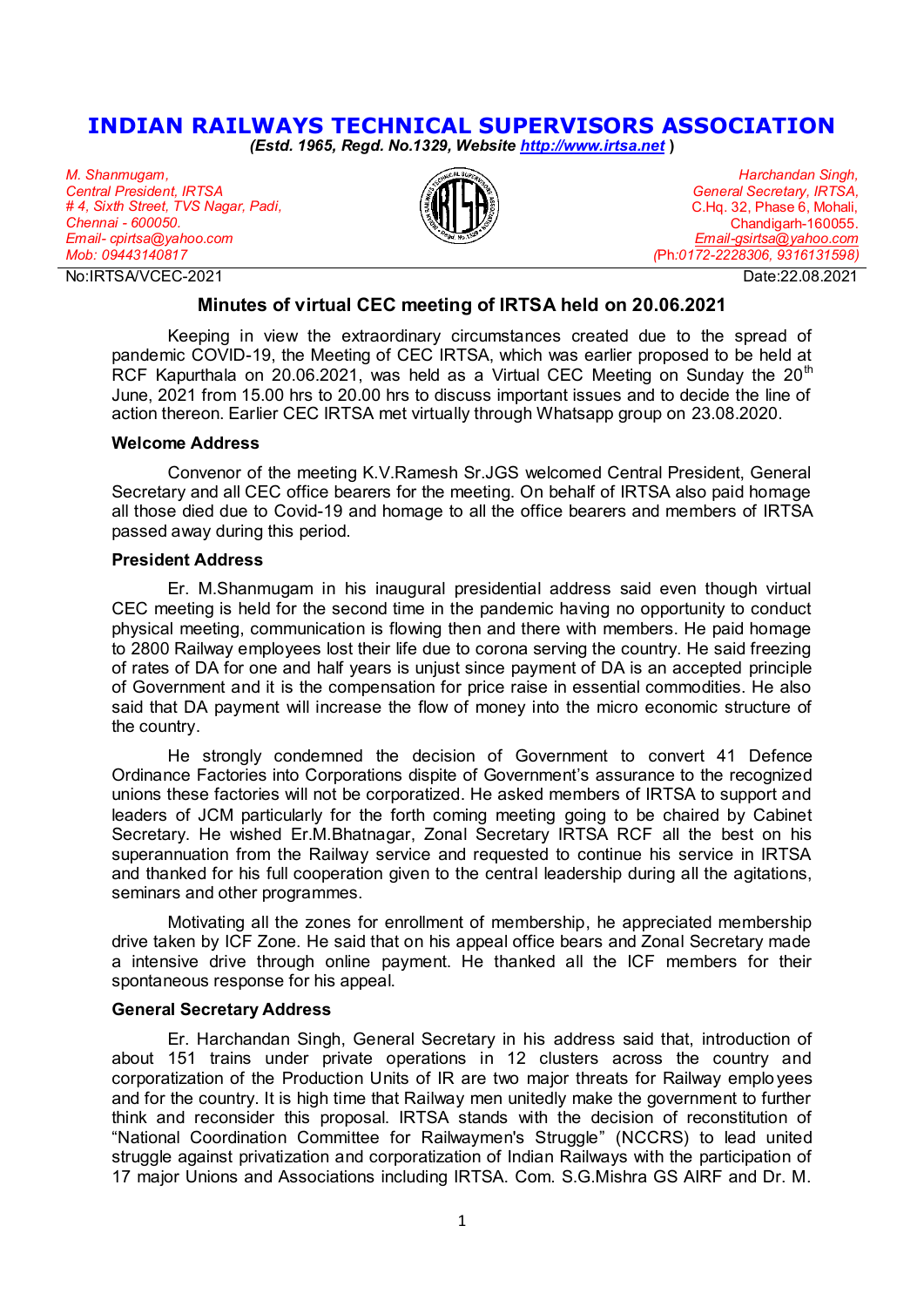Raghavaiah GS NFIR will be Convener and Co-Convener respectively. Planning committee of NCCRS was formed with eight members including Shri Shiva Gopal Mishra, Dr. M.Raghaviah, Shri K.V. Ramesh and Shri L.N. Pathak.

GS IRTSA expressed his anguish over, one of the unprecedented actions of Government freezing of rates of DA & DR for the central government employees and the pensioners for one and a half year from 01.01.2020 to 30.06.2021. Government is not heeding to the voice of all central Government unions demand to defreeze the rates of DA and DR. He further said that, main demands of the category for higher Pay Level and Classification of Posts of SSEs in Group B Gaz and demands on MACPS, ex gratia payment for the families of employees died due to Covid and many other demands are not getting resolved.

He appeal to the members to strengthen the central fund by raising membership and send central quota for current and previous year also to the Central Treasurer as well as for Voice of Rail Engineers. I particularly appreciate valid efforts made by the ICF Zone in ensuring collection of membership subscription even during the Covid-19 pandemic.

On behalf of CEC IRTSA K.V.Ramesh, greeted Er.M.Bhatnagar Zonal Secretary IRTSA RCF on his superannuation from Railway service in the month of June 2021.

## **Address by Patrons & Working Presidents**

Er. K.V.Surendrannathan Chief Patron IRTSA in his address said that a request has been put forward for many of the young Engineers to change the name of the Association from Supervisors Association to Engineers Association. This could be the reason for not getting engorging memberships from some zones. He expressed his hope that change in the name will bring more members and representation from all over Indian Railways.

Er. L.N.Pathak, Patron IRTSA wished grand success for virtual CEC meeting of IRTSA. He said IRTSA is the only platform established by Er Harchandan Singh in the year 1965 in STC /N.Rly/CB/LKO is shining even today in 2021 having lot of achievements since 3<sup>rd</sup> CPC till date and having good tuning with Organized Labour all over Indian Railways. IRTSA is now playing important Role in " SAVE RAILWAY - SAVE NATION" call given by NCCRS, he added.

Er. Darshan Lal Working President said entire country and the world is struggling because COVID-19 pandemic. Life has become very difficult for many citizens across the country. Government has taken many steps to overcome the universal crisis. As essential Government employees, Railway men contributed for ensuring movement of essential goods, passengers, etc across the country. It was hard time for Railway employees and good number of Railway employees sacrificed their lives while serving because of deadly infection got in the course of their duty. He said apart from various demands of the category not settled for years, this Virtual CEC IRTSA need to deliberate and work hard on the issue of "Save Railway, Save Nation", to prevent privatization of train operation and corporatization of Production units of Indian Railways.

He thanked and warmly greeted Er.M.Bhatnagar Zonal Secretary IRTSA RCF Zone superannuating from Railway service. As Zonal Secretary he carried out all the instructions of central leadership in organising IRTSA programmes at RCF and at New Delhi on behalf of CEC IRTSA. His sincere efforts and commitments raised RCF Zone to new height, Darshan lal added.

He said that, after improvement in the pandemic conditions RCF Zone will host All India Conference  $\&$  CGB on 26<sup>th</sup> and 27<sup>th</sup> November 2021 at RCF. He further said membership drive is in full swing at RCF and one lakh will be deposited by RCF as Central Quota. He thanked Central President, General Secretary and office bearers for organising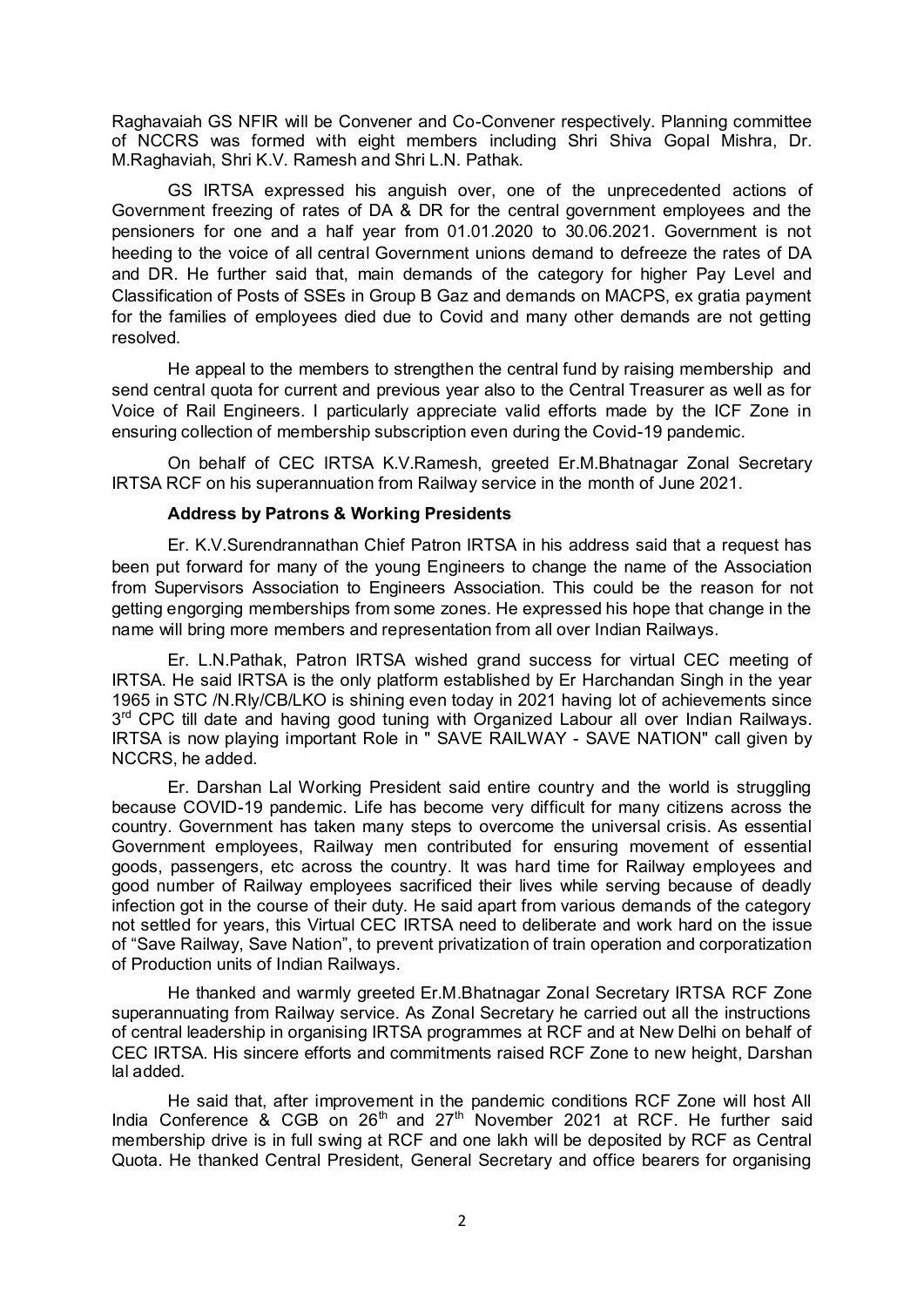Virtual CEC meeting to discuss important demands of the category, central Government employees and Railways.

Er. K.Gobinath Working President said that during Covid pandemic Railways operated passenger special, goods & oxygen express. Freezing of rates of DA should be withdrawn and arrears should be paid from 1<sup>st</sup> July 2021. He briefed about the efforts taken by ICF Zone to enrol IRTSA membership online even during pandemic. ICF zone already submitted Rs.50,000 towards central quota, he added.

Er. B.Inbanathan said that payment of Salary/Pension and DA/DR to employees and Pensioner are not a matter of bounty. It is a vested right of employees and Pensioners to receive the salary and pension. Pension is a deferred wage as held by the Apex Court and right to receive Salary and Pension every month is part of the service conditions emanating from Article 309 of the Constitution of India. Therefore, orders for freezing of Dearness Allowance and Dearness Relief should be withdrawn and eligible arrears may please be paid from 01.01.2020.

## **Report of Central Treasurer**

Er. O.N.Purohit Treasurer IRTSA placed the balance sheet of CEC IRTSA ending 31.12.2019. After submitting the accounts statement, he appealed to all the zones for vigorous enrolment of membership.

## **Position of Court case for Higher Pay Level for JE & SSE:**

K.V.Ramesh briefed that, case filed by IRTSA in CAT Chennai, for higher Pay Level to JE & SSE unfortunately progressing in snail speed, due to the non-functioning of the CAT for the last two to three years due to the unavailability of the judge and now due to Covid lockdown and restrictions. But we have prepared our case well, when the courts open our case will be persuaded for a favorable judgement for raising the pay level of the Technical Supervisors, SSEs & JEs shall be taken as pleaded by us from 01.01.2006 & from 01.01.2016 onwards.

## **Report of Zonal Secretaries/Presidents**

Er. V.P.Abdul Salam Zonal Secretary S.Rly in his report said that Railwaymen including Technical Supervisors raised to the occasion in operating passenger specials, goods & parcel service and Oxygen specials. There was around 4500 Railwaymen last their life due to corona infection. During the pandemic some of the important issues were represented to GM S.Rly and to other appropriate authorities. Open line Engineers are required to work more than 48 hours a week with less staff strength during the pandemic. Vacancies arose during the pandemic and in previous years are not filled, resulting in more than 30% vacancies particularly in Technical Supervisors category. He also asked for change of name of the Association taking into consideration many of the zones are supporting it.

Er. Ashok Chowdery Zonal Secretary CLW in his report told that the situation is slowly improving in the pandemic. He expressed his sorrow for the loos of former Zonal Secretary Er.Sugato Dutta due to Covid. During the pandemic WhatsApp remains the main communication mode among the IRTSA members, he said

Er. Mayank Bhatnagar, Zonal Secretary, RCF said that, At RCF, the IRTSA Unit Team Members interacted with brother engineers regularly and solved their problems under the leadership of Er. Darshan Lal, President IRTSA, even during the pandemic situation of Covid 19. He informed the CEC that, RCF zone will deposit Rs. One lakh towards central quota within this month. He thanked thank Er. K. V Ramesh for conducting virtual CEC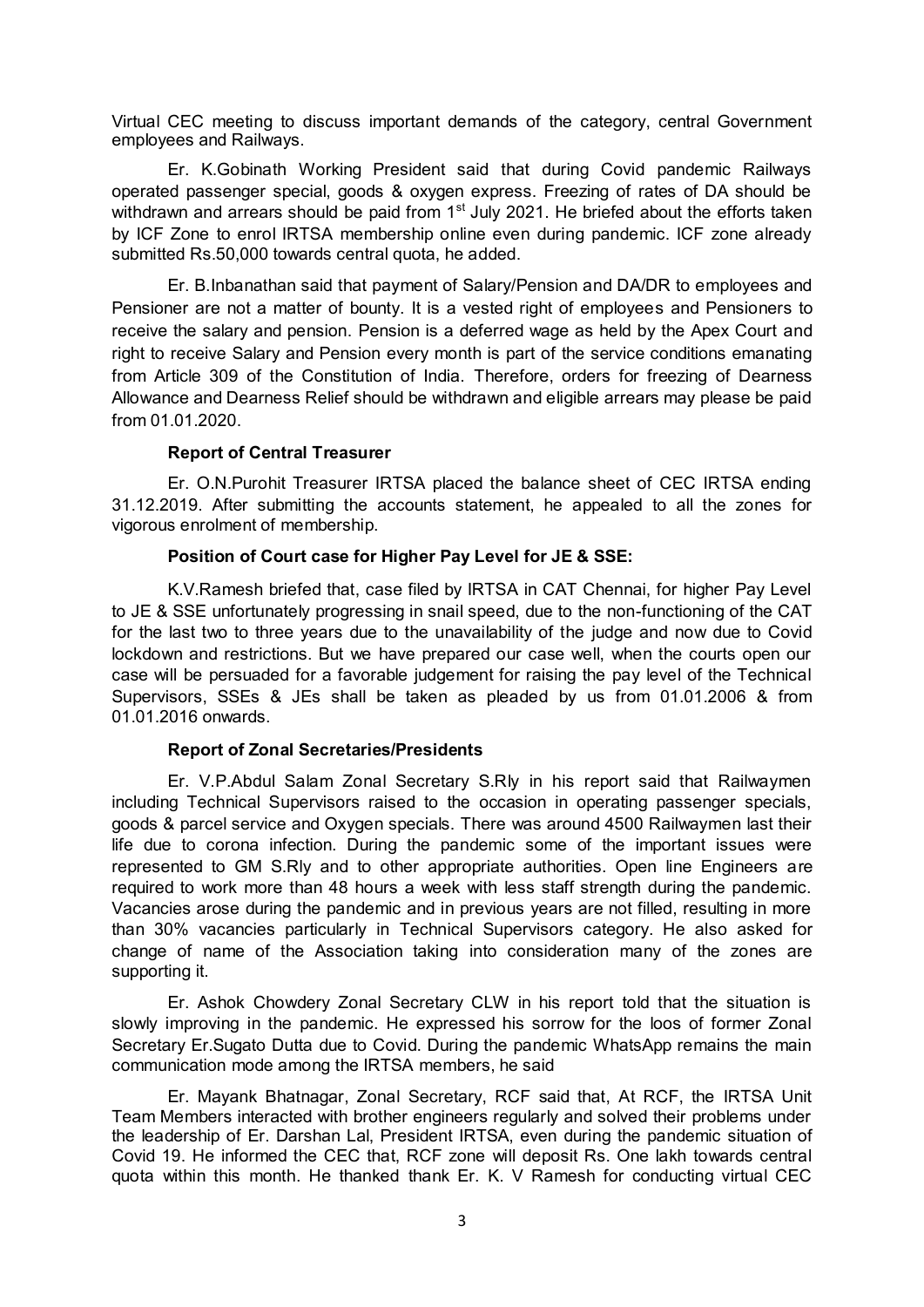meeting successfully. He also specially thanked Er.Harchandan Singh & Er.M.Shanmugam for their contribution to the community.

Er. K.Gobinath Zonal Secretary ICF said that, due to the Covid pandemic situations, ICF unit could not undertake membership during the year 2020. This year due to online membership drive more than 700 members enroll/renew in a shortest period of time. Y.R.S.Benarjee, Zonal Treasurer/IRTSA/ICF unit has deposited Rs. 50,000- as a first installment towards Central quota of membership for the year 2021 to CT/IRTSA. He also mentioned about M.Shanmugam, CP/IRTSA and office bearers of ICF Zone meeting with Dr.M.Raghavaiahji, General Secretary/ NFIR during his visit at Chennai.

Er. Mruthyunjaya Bapat Secretary/IRTSA/RWF, said that, whole year passed through pandemic covid 19 and on response to the central call our members of RWF unit came forward and collected Rs 25000/- for prime minister's care fund and sent to central unit during April 2020. on behalf of IRTSA my deep condolences to the bereaved family members of shri Murgendraswamy SSE/utility, shri Kushal Kumar Ex.Zonal secretary IRTSA/RWF, shri Bharath Kumar Dalai JE/Civil, shri Ravindranath SSE/Drawing and shri Kannan SSE/Elect passed away due to covid.

Er. M.V.Ramanmoorthy Zonal Secretary S.C.Rly in his report paid his homage to Shri. G.Krishna Rao Zonal President and other office bearers who passed away during the pandemic. He briefed about contribution made by employees of SC.Rly including IRTSA members for the relief fund collected in favour of families of deceased SSEs. He briefed about the representation made to GM SCR on the issue of "Training Module & Refresher Course (RC) for Supervisors of Mechanical Engineering Dept (Diesel)"

Er. K.L.Vinod Kumar Zonal Secretary SWR said that, IRTSA SWR executed two virtual all-member meetings, another one webinar series and other online educational events. He further said, IRTSA/SWR has cordial relation with associations and federations at zonal & Branch levels. Continuous persuasion, struggle and sincere efforts have brought many achievements to our zonal and branch units. Subject of PCO allowance to Cadre PCO staff of Mysore workshop has materialized by the active negotiation with administration with the help of recognised federation's workshop branch.

Er. R.B.Singh Zonal Secretary Western Railway, said that IRTSA/WR took all necessary steps to extend support to Engineers affected by Covid. He briefed about the representation made to HODs on the regional issues of Technical Supervisors. He also promised to submit central quota of membership in a short period of time.

## **Views of other CEC Members**

Er. E.Ramesh Vice President welcomed all the members to second virtual CEC meeting of IRTSA. He said that for survival of PUs and workshops of IR and to stop private train operation focused action must be taken. He further briefed on eradication of unmindful outsourcing of various IR activities, filling up of vacancies in the category of Rail Engineers, inclusion of training period for the purpose of MACPS and revision of Group Insurance Scheme for the Railway employees. He also suggested that as per constitution of IRTSA subscription for VRE is Rs.80 and suggested that the VRE membership fee may be given to the respective sub-units or Units, for doing other organisational activities.

Er. G.Aranganathnan JGS citing Tamil poem Thiruikkural wanted the Government to take care of its employees. He condemned the decision of converting Defence PUs into Corporations. None of the demands of Technical Supervisors are agreed by Government while non-technical cadres are given Grade Pay Rs.5400.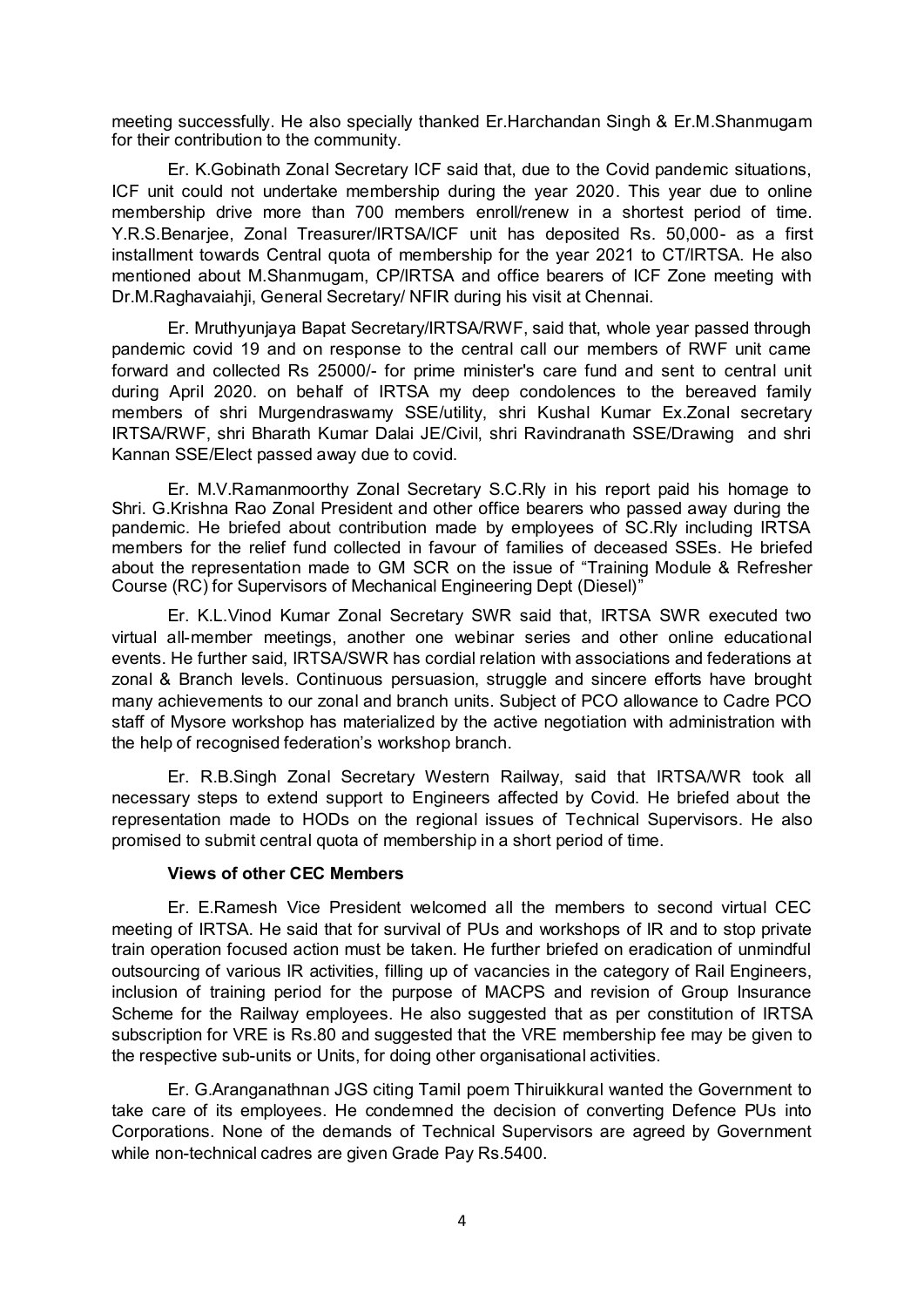Er. Aribaskar said that, ever growing contract work will be a major threat to Railways and for technical supervisors. Number contractor engaged employees are getting increased dynamically in Railways. The system of 'supply and installation' and contracts on 'turn key' basis make the number to grow still larger. It may be assumed that these works never return to Railway men since know how and technical knowledge are not shared with Railways.

Er. Gopi condemned the decision of restriction of payment of night duty allowance to the basic pay of Rs.43,600. He briefed the health issues linked with night duty working and necessity for compensation for working in night shift in the form of night duty allowance.

Er. Zaheer Hussain President GOC briefed on the ill-effects of outsourcing of activities like cleaning, painting, welding etc awarded on lowest bidder basis. These contractors engage unskilled & untrained employees who don't bother about quantity, quality, industrial safety, etc. Supervisors are required to put more efforts not only during the execution of work, but made answerable for any failures on service. He demanded that strength of Technical Supervisors should not be reduced.

Er. Jaya Krishna said that, Indian Railways have launched e-Privilege Pass/PTO module on August 2020 through Human Resource Management System. Instead of creating a hassle-free system, employees are put into severe hardship due to multiple problems faced by them in getting their privilege passes and PTOs, He demanded that, Issue of manual Pass & PTO may please be permitted as per employees' choice and Lacunas of e-Privilege Pass/PTO in HRMS Module be cleared.

Er. Mahalingam said that, PCO allowance granted to SSE & JE at the rate of 6% and 12% is inadequate at should be paid on par with Shop floor SSEs & JEs. He further said that digital propaganda should be done in a big way to fight against privatization & corporatization and recent move by Railways to hand over major Railway sports complexes to RLDA should be stopped.

Er. Raghupathy highlighted  $7<sup>th</sup>$  CPC recommendation that, amount of NDA should be worked out separately for each employee. With the computerization of pay rolls, working out the amount of NDA automatically for each employee every month will not entail any difficulty. This formulation will extend to all employees across all ministries/departments who were already in receipt of Night Duty Allowance. He demanded that, all the non-gazetted staff who are booked to perform night duty, should be allowed to claim Night Duty Allowance without any upper pay ceiling, and orders of recovery should also be withdrawn.

Er. Rajagopalan GOC, S.Rly demanded that all SSEs & JEs working in PCO wings and CDMS, DMS, CMS & CMA should be covered under incentive scheme.

Er. Suresh Kumar said that as front line engineers role of open line SSEs and JEs are most important in safe running of train whether the rolling stocks are new or old. Huge shortage of supervisors particularly in coaching depots like BBQ, SR causing serious problem and all vacancies in safety categories should be filled with out any delay.

Er. B,Saravanan spoke about the demand of design allowance not materialising inspite of demanding it for more than two decades. He briefed on difficult working conditions in the design wing by having multiple heads.

Er. Shangaragurunathan demanded that, Junior Engineers, Senior Section Engineers and Technicians working in all Production Units need to be classified as safety category since they have direct responsibility in safe functioning of locomotives, coaches and Wheel & Axles produced by them.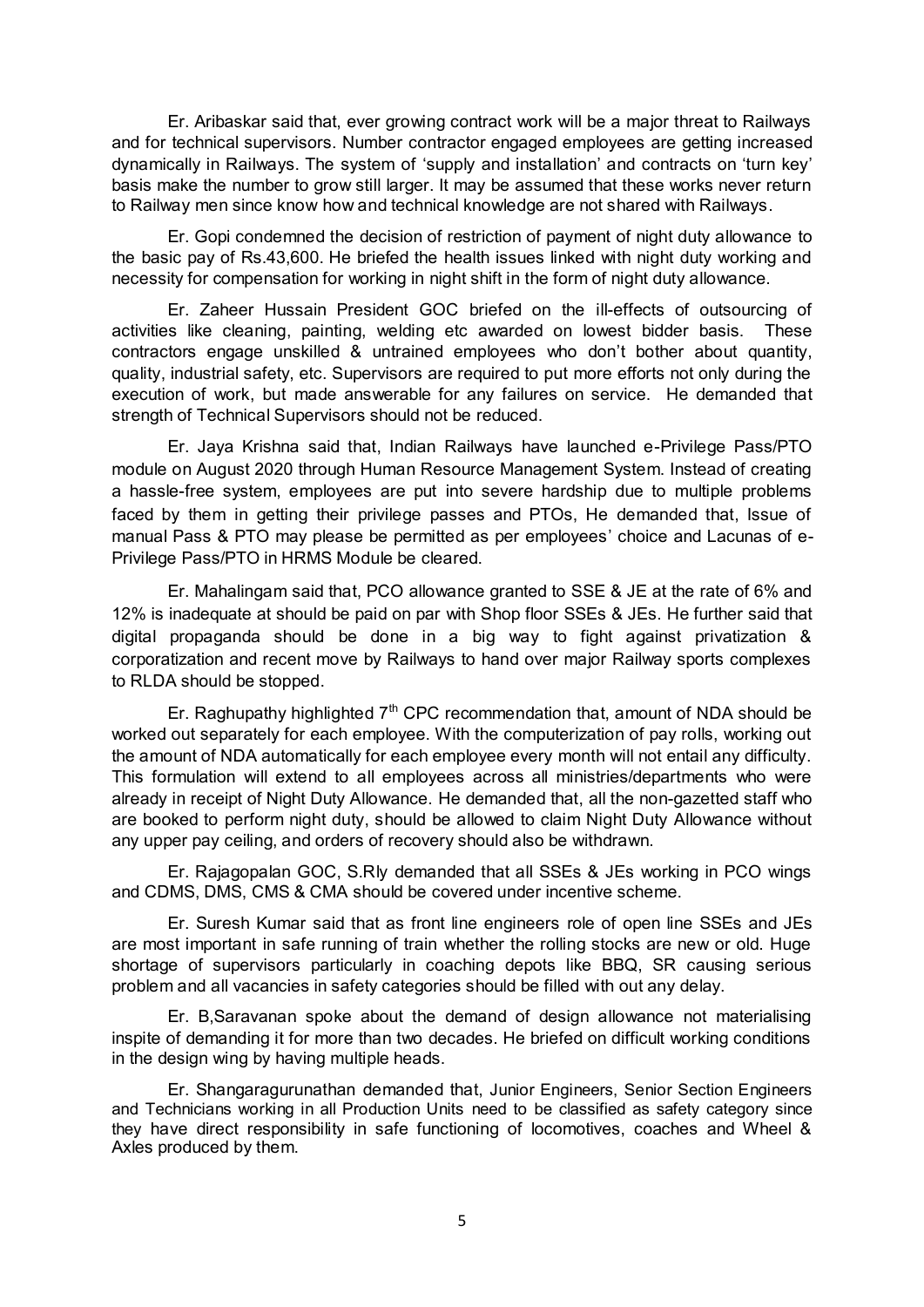Er. Singaravelan said that Senior Section Engineers (SSE) in the category of Technical Supervisors were given no improvement in the Cadre Restructuring since 1984 and Junior Engineers (JE) are eligible for only one promotion in their cadre as apparent from the following table - in spite of manifold increase in duties and responsibilities of the Technical Supervisors / Rail Engineers. There has been no upgrading or Cadre Restructuring of the Apex Grade of Group 'C' ever on the Railways – (either in 1979, 1984, 1993, 2003 or 2013). Consequently, there is extreme stagnancy & resultant frustration amongst the incumbents of the Apex Grade  $C$  – especially amongst the Technical Supervisors / Rail Engineers on the Railways. Hence Combined Cadre Restructuring of Group A, B and C services on the Railways should be done.

Er. Tavit Raju Secretary Tirupathy SC.Rly expressed his grief over loss of precious lives during the pandemic and paid homage to office bearers of SC Rly who passed away. He briefed about the social work done the Tirupathy Rail Engineers during the pandemic. Need of furniture for SSEs & JEs, transfer of supervisors, excluding SSEs from bio metric attendance, etc were some the achievements of Tirupathy workshop unit, he said. One of the long pending issue of seniority of Electrical Technical Supervisors are under persuasion.

Er. MMVGK Raju Secretary Lalguda workshop said that we are in grievous situation and all should adhere to the Covid protocol. He appealed to all to take vaccination which is one of the main weapon to fight against corona virus.

Er. Syed Azamathula said that CMT supervisors Pay level demand should be persuaded vigorously, should be granted PCO allowance and they should be classified as safety category.

Er. Vetri Vel Secretary BBQ depot expressed his anguish over step motherly treatment to open line staff & Engineers, who worked 100% during pandemic to operate freight & passenger trains. But they have received nil support from administration even in supplying corona safety kits. He demanded that all supervisors posts should be filled as per bench mark and other department works should not be forced of Mechanical supervisors.

Er. Vignesh Kumarn demanded for the withdrawal of Railway Board letter on Annual target of surrenders through Work Studies by Zonal Railways for the year 2021-22, since fixing target for surrender of posts without any scientific study about the work content and without taking into account forecasted increase in Railway business after Covid pandemic is not desirable

Er. Yoga Sreenevasa said that, Execution of work through employees hired by Railway contractors who are neither qualified nor trained is more difficult and involves high risk. In the absence of Railway Technicians or a smaller number of them available, most of the responsibilities & accountabilities fall on the heads of JE & SSE. Employees hired by Railway contractors are grossly under paid so they cannot form a reliable competent workforce. Tendency to bypass or skip procedures and to push in inferior quality materials or services are major threat not only for this category employees but for Railways and its customers.

Er. Karthikeyan EWS/AJJ/ S.Rly demanded full of actual medical expenditure incurred by serving Railway employees for self-medical treatment at private hospitals against emergency medical treatment for COVID-19 recovery

Member Engineers, Kalyan Banerjee CLW, Dayananda Rao RWF, YRS. Bajerjee ICF, Surjit Singh RCF, Pavithran SWR, Harminder Singh RCF, Anup Baipai NR, K.Subramaniam SCR, Jatana RCF, Sekar ICF, Suresh SWR, Hari WR, Subir Rai WR, Baldev Raj RCF, Nanya Naik, Ramakrishnan SWR, Thirumaran GOC S.Rly,